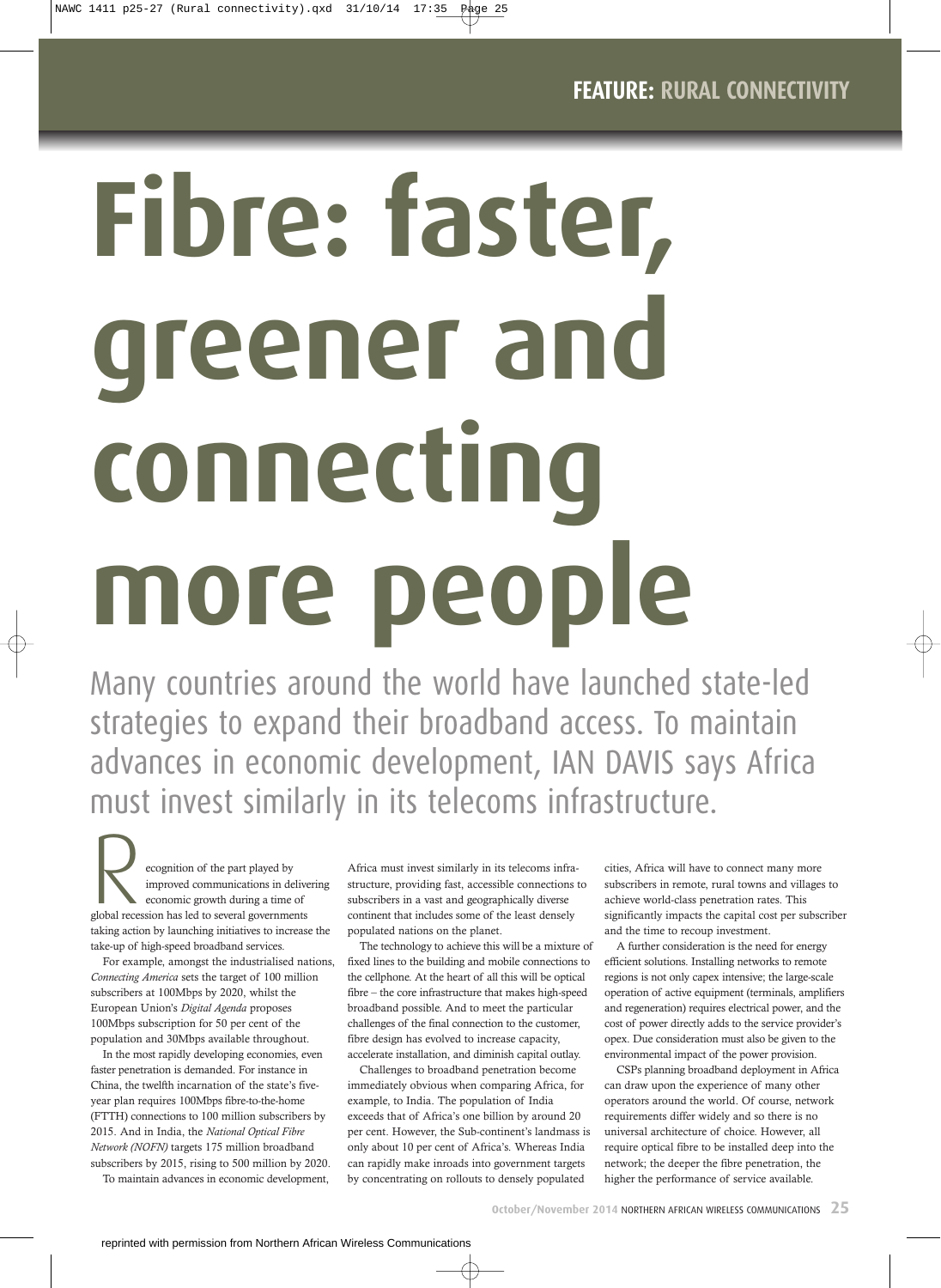# **FEATURE: RURAL CONNECTIVITY**

Register to receive your free copy of this & other business magazines: **www.kadiumpublishing.com**

## Mixed technology for broadband delivery

Competing technologies have several trade-offs such

as speed, reach, ease of installation, and power usage. An advantage of wireless technology is its relative ease of installation. Although the wireless data rate is limited by distance and active user density (unlike fixed-line solutions that can offer a dedicated 100Mbps to 1Gbps per subscriber), customer convenience and the need to reach rural communities means wireless will always be a large part of any broadband strategy in any large, sparsely populated country.

Moreover, there is an increasing acceptance by governments that rural outposts tend to suffer disproportionately from economic underperformance, so policies are often enacted to promote rural telecoms infrastructure.

An example is NBN in Australia. Here, the final seven per cent of the population cannot be covered economically by an FTTP connection, so instead wireless or satellite will be employed to enable universal population connectivity (source: *FTTH Forum 2011, Budapest – Roland Montagne, IDATE* ).

As more operators become conscious of network energy costs, power reduction becomes a significant factor behind technology selection. Passive Optical Network (PON) technologies in particular offer outstanding broadband speed at less than 1W per subscriber (source: *Power Consumption in Telecommunication Networks: Overview and Reduction Strategies –Vereecken et al, IEEE Communications, June 2011*). In the US, Verizon has previously issued press statements claiming that power requirements for its FTTH gigabit capable PON (GPON) are only 38 per cent of its copper DSL network.

By installing fibre deep into the wireless network and using fibre to connect between antennas, much of the performance and energy efficiency advantages demonstrated by GPON can also be achieved by wireless.



Figure 2. A converged G-PON deployment. Mobile backhaul and FTTP fixed connections can be provided over the same network infrastructure.  $\bullet$  2014 CORNING INC

### The key to delivering broadband in remote locations

Copper is not suitable for 3G and 4G backhauling due to its limited bandwidth and reach, and is being rapidly replaced by other transmission media (see *figure 1 below*). Either the signals are hopped from station-to-station by microwave (although the number of hops is likely to be large for long links with low loss budget, rainy areas, for example), or else the stations can be linked by optical fibre and splitters used to direct the traffic. Whilst superficially attractive compared to installing cables in trenches, the microwave solution can be expensive.

Commercially available Ethernet transceivers exist to allow unamplified connectivity up to 80km at

data rates of 10Gbps – whereas microwave hops tend to be limited to about 4km (according to Ericsson in its *Microwave Capacity Evolution* paper) depending on carrier frequency, availability, etc, resulting in the need for construction of many intermediate towers.

But remote towers require fuel to maintain operation and, for sites far away from the main power grid, diesel for generators represents an expensive commodity to both buy and transport.

Two Ethernet transceivers (required for bi-directional optical transmission) consume approximately 2W of power, compared to a few tens of Watts for an equivalent outdoor microwave transmit-receive system (see *Wired or Wireless by Dr Sergey Makovejs, South Asian Wireless Communications,*



Figure 1. Alternatives for mobile backhaul. Signals may be transmitted between towers through microwave or by optical fibre cable.  $\otimes$  2014 CORNING INC

**26** NORTHERN AFRICAN WIRELESS COMMUNICATIONS **October/November 2014**

reprinted with permission from Northern African Wireless Communications